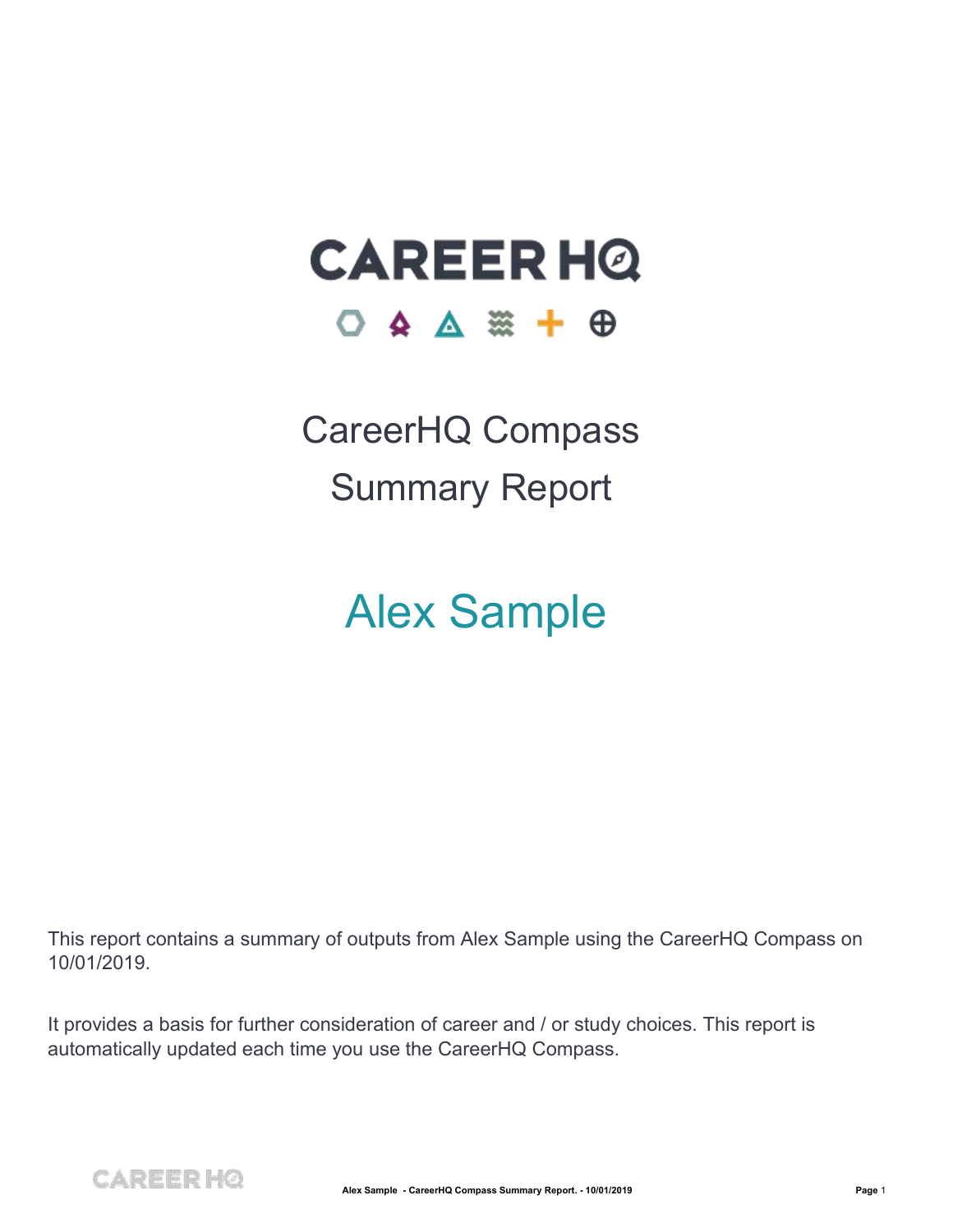# Likes & Dislikes

#### My Likes

- 1. Investigating things
- 2. Playing musical instruments
- 3. Performing experiments
- 4. Helping others

#### My Dislikes

- 1. Operating machines
- 2. Maths
- 3. Working with numbers



### Strengths & Skills

- 
- 2. Engaging with people
- 3. Helping others
- 
- 
- 2. Problem solving
- 3. Teamwork

#### I'm good at I've shown I'd like to be better at

- 1. Managing my time **1.** Leadership 1. Keading & writing
	- 2. Communication skills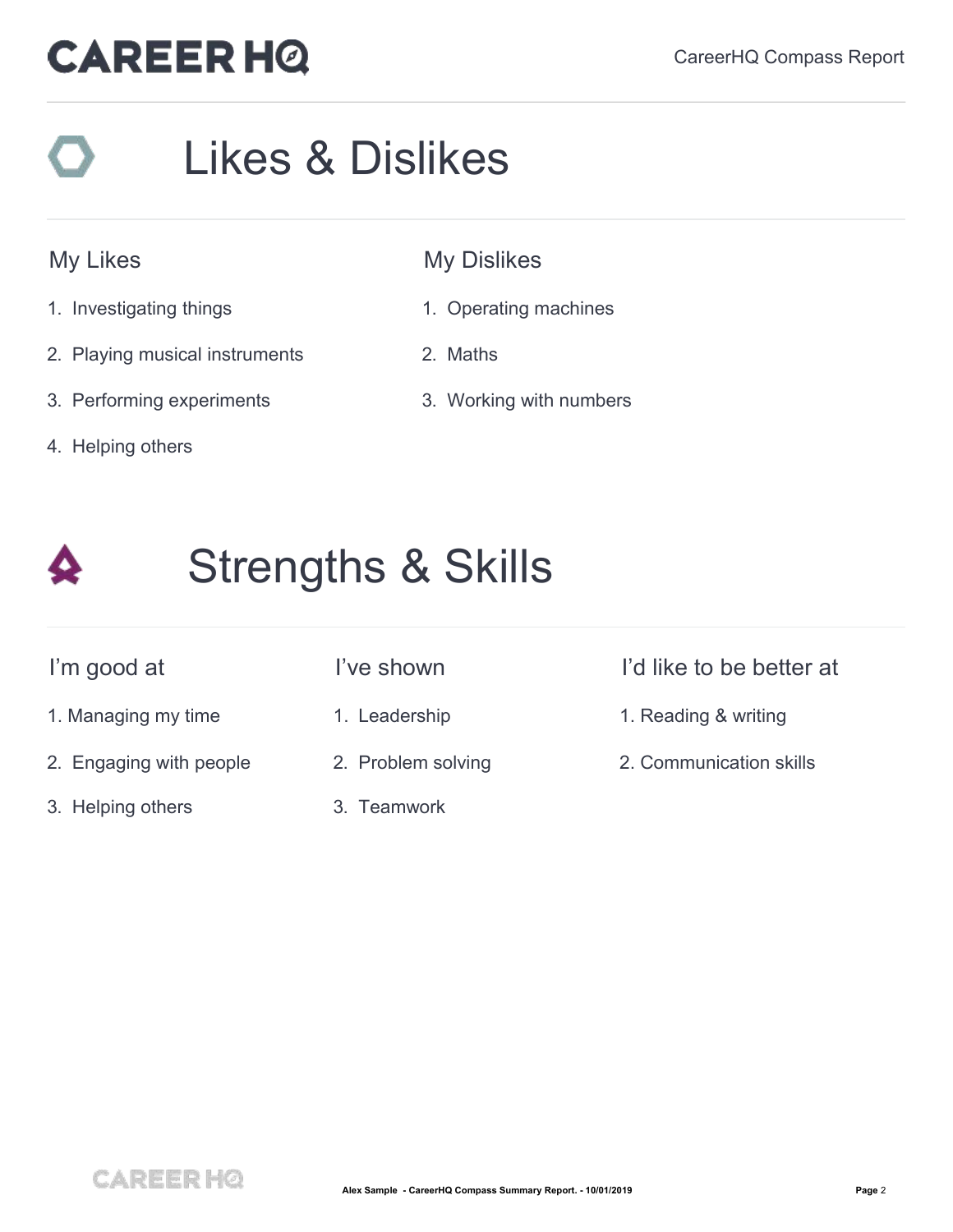





There are three basic ideas you want to keep in mind as you review your scores

- 1. There are 6 personality types: Realistic, Investigative, Artistic, Social, Enterprising and Conventional.
- 2. People create 6 types of work environments: Realistic, Investigative, Artistic, Social, Enterprising and Conventional.
- 3. You are most likely to be successful and satisfied if you choose a career that matches your personality.

Learn more about what your [results](https://careerhq.com.au/personal_interests_explanation) mean.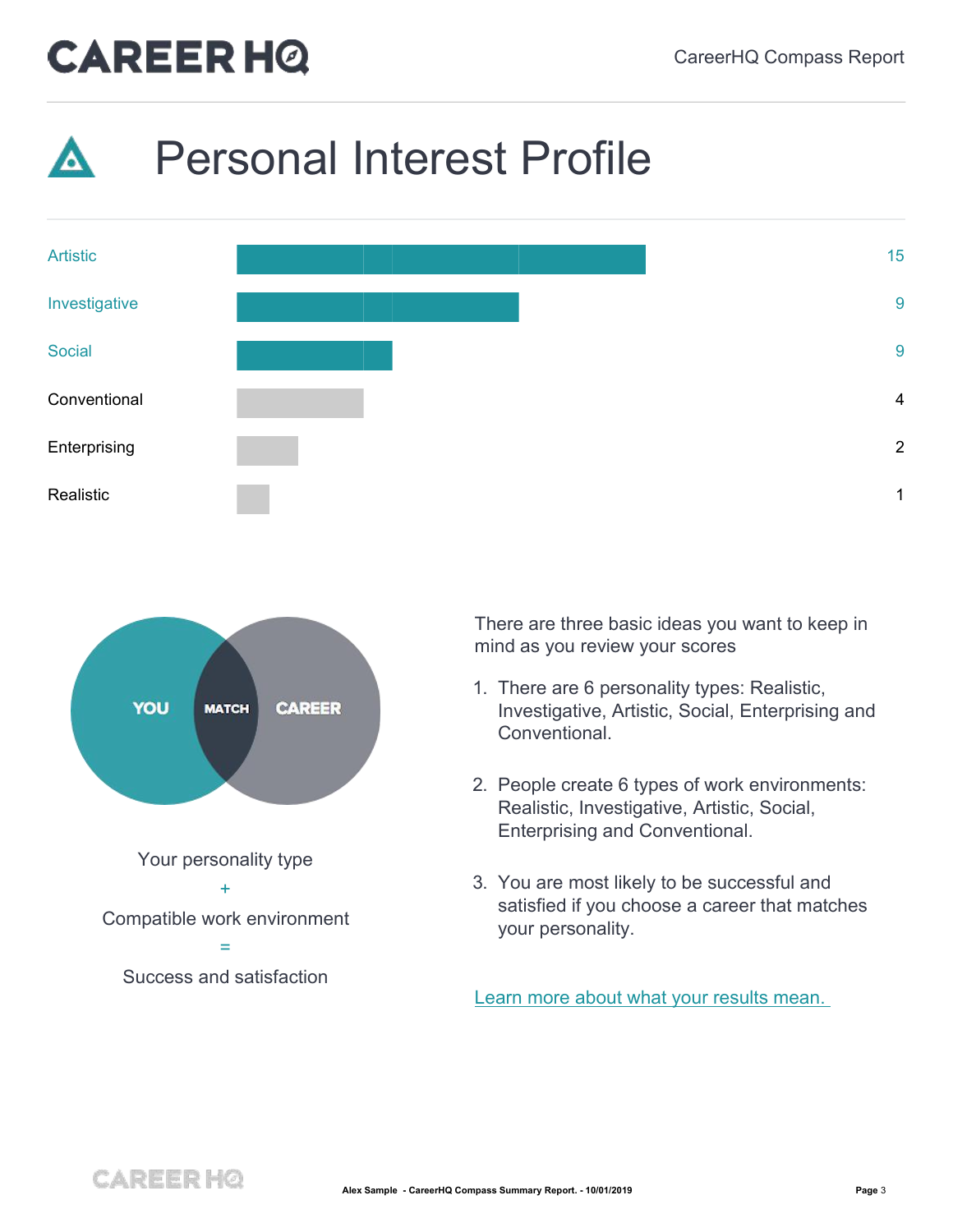|                                  | <b>Career Options</b> |
|----------------------------------|-----------------------|
| Animator<br>Dream Job            |                       |
| Architect<br>Dream Job           |                       |
| Aircraft pilot<br>Dream Job      |                       |
| <b>Baker</b>                     |                       |
| Bar attendant                    |                       |
| <b>Chief Information Officer</b> |                       |

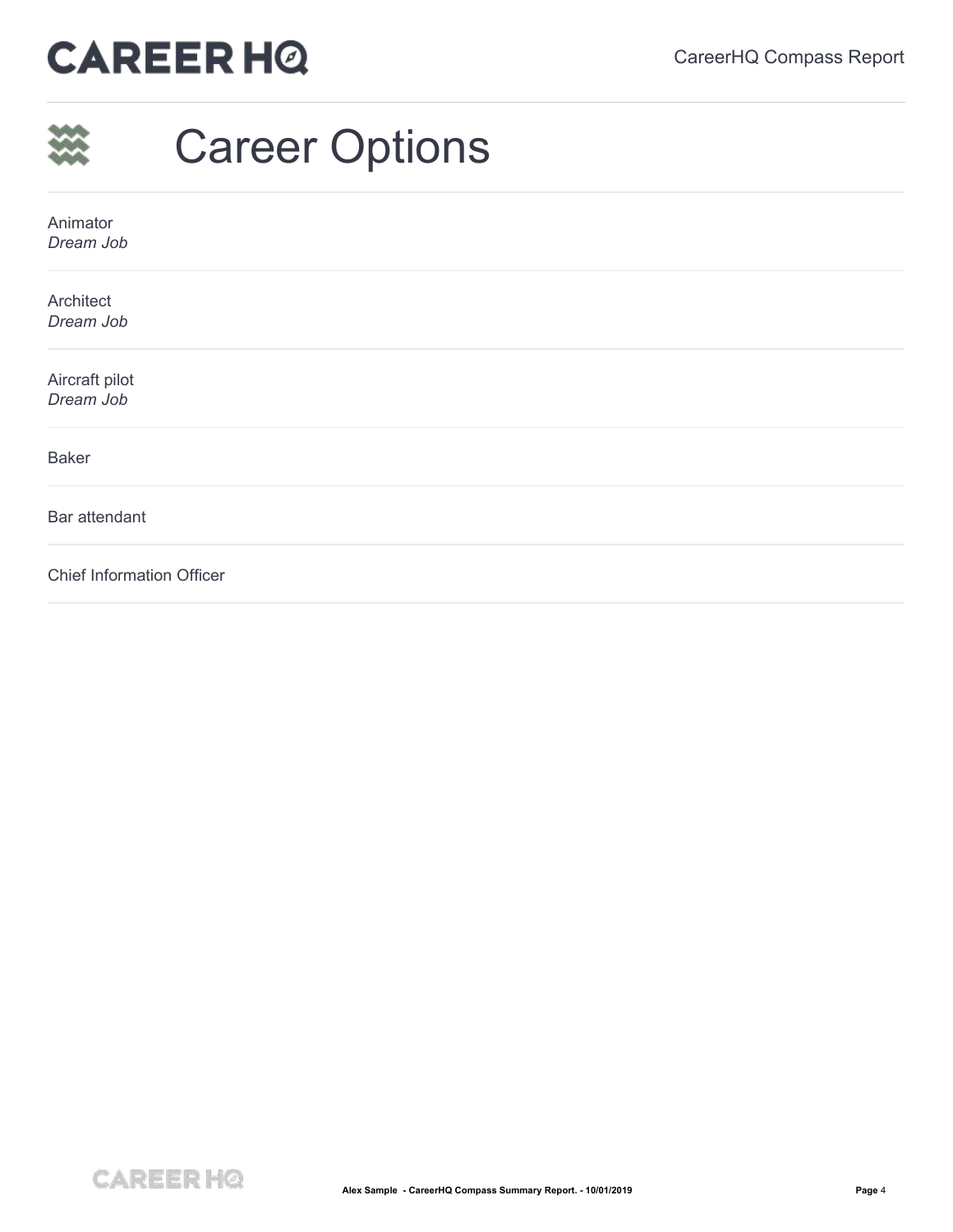#### $\frac{1}{\sqrt{2}}$ Lifestyle Considerations

| <b>Flexible Hours</b>     |                                                            |
|---------------------------|------------------------------------------------------------|
| Free Weekends             |                                                            |
| Travel                    |                                                            |
| Thinking                  |                                                            |
|                           | Your top four lifestyle considerations are above this line |
| <b>Social Goals</b>       |                                                            |
| <b>Income Priority</b>    |                                                            |
| <b>Career Progression</b> |                                                            |
| <b>Business Owner</b>     |                                                            |
| Large Organisation        |                                                            |
| Work In A Group           |                                                            |
| <b>Office Based</b>       |                                                            |
| Outdoors                  |                                                            |

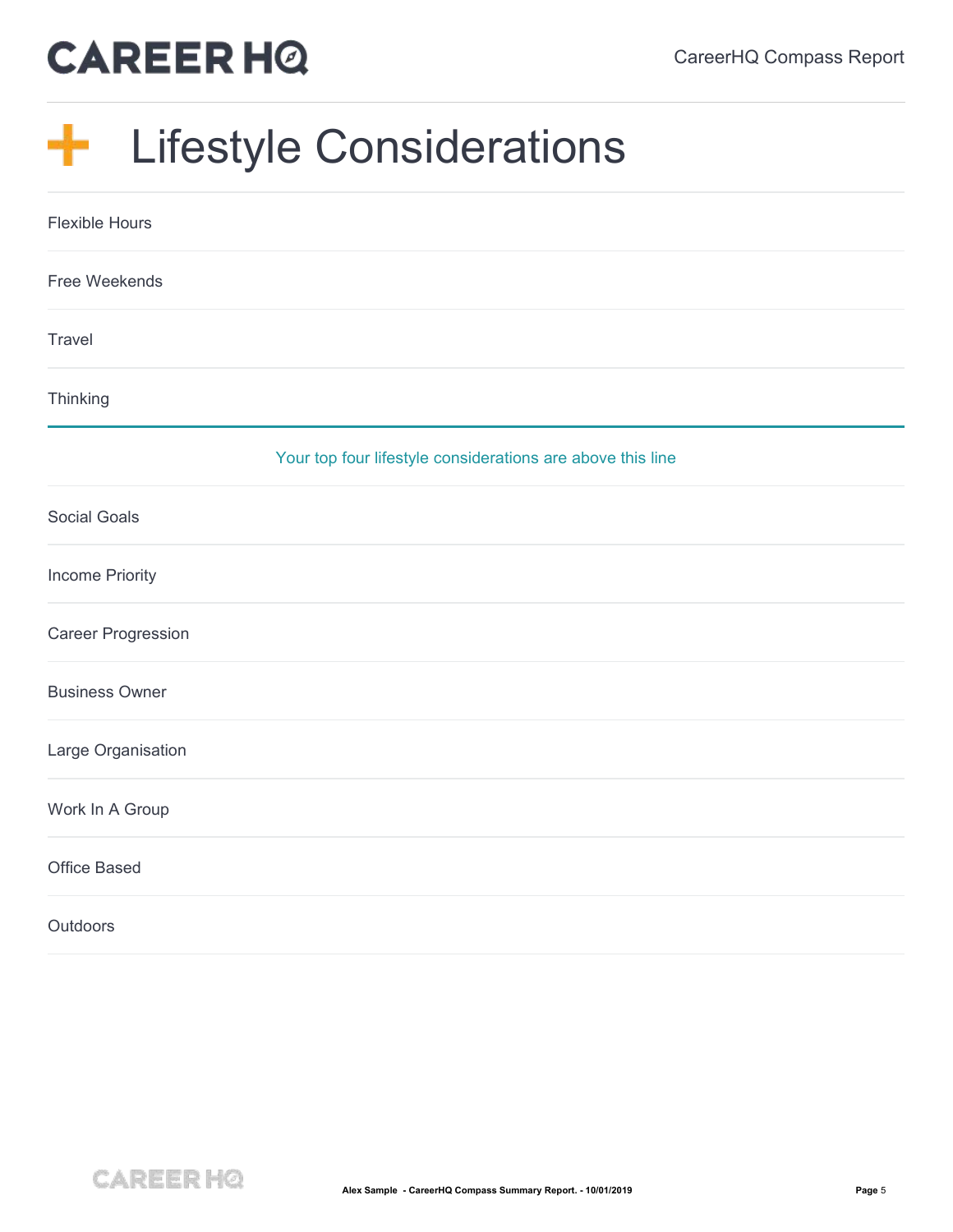#### My Career Shortlist Ð





- Indicates a good career / lifestyle match
- Indicates career is a potential match, but more research is required.
	- Indicates that you are unaware of the future stability of this career and further research is needed